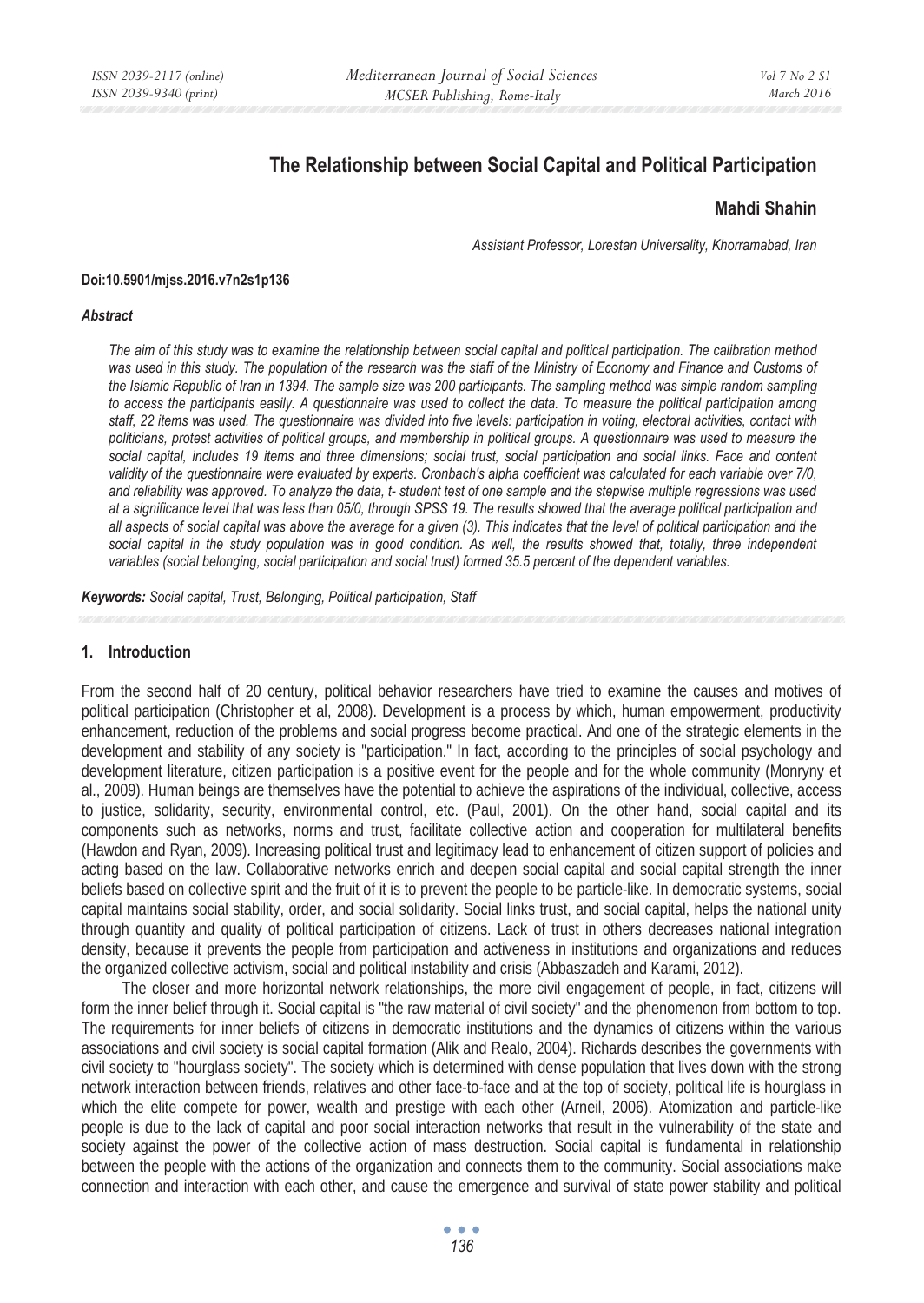discourse (Walters, 2002).

In a country the government and society complement each other and help themselves in the rush to meet the challenges ahead by having good governance and high levels of social capital. Appropriate levels of social capital lead to the knowledge development in society and make individuals responsible. More consolidation reduces crime and in fact, reduces the official control of citizens, and indeed, internalized norms that have been formed through socialization of people, on one hand reduce governmental expenditure and the other hand strength the relationship between people and government, also increase their flexibility (Macke, 2007). If citizens have more dependence to groups and associations, in a close and horizontal form, the social capital is greater and civic involvement of people enhances and then, government accountability and flexibility will increase (Chou and Lim, 2010). As Putnam noted, trust and cooperation is cumulative and self-reinforcing, and a circle of trust lead to civic engagement and higher levels of cooperation and that this leads to efficiency and accountability of the government and the rule will be good. Societies that are quite separate, trust, partnership, positive network cooperation and bilateral interaction between members are less than other societies. This in turn will have a negative effect on the quality of members' life. In fact, the divided communities invest more on the negative side of social capital, and it would reduce the flexibility of individuals and groups and have a significant role in their reluctance to national identity (Putnam, 2000).

Cooley believes that an individual action in the daily life is under the influence of those groups that belongs to them and the group dependency determines the way that people react to the political issues. And in fact, the individual behavior is formed in response to the pressures and social expectations on the part of friends and family. According to this view, people think in a way that lives in it (Alvani and Seyyed naghavy, 2002). According to symbolic interaction approach, central features of social action in "own" people and their understanding of the behavior of others is formed. In the framework of this approach, we can consider the opinions of Mead and Cooley. In Meads' opinion the "own" in each individual obtains through the groups' opinions. And without other ideas we have no identification from ourselves (Macke, 2007). In a family, parents transfer the political values and their attitudes to the children through the discussion at home and in this way they assert their willingness or unwillingness toward the political issues. School, friends and classmates and mass communication by providing information and interpretation of political world affect the thinking and political behavior of people and people think socially in a way that they politically lives Nezhad et al.( 2007). In this regard, the aim of this study is, firstly: to evaluate the political participation and social capital among the employees of the Ministry of Economy and Finance and Customs of the Islamic Republic of Iran, Secondly: to assess the relative contribution of social capital and its components on the changes in the willingness on political participation in the society.

### **2. The Empirical Studies**

Fathi (2006), conducted a study entitled "Exploring the Effect of Social Factors on Political Participation of Youth in Islamshahr" The questionnaire distributed among 251 young people aging 18 to 34 years old in Islamshahr. The results of the study showed that the major variance of the political participation of young people at the first step was determined through the micro-level of intellectual wisdom i.e. the political socialization variables (Variable of friends and political family) and in the second and third stages respectively, they were determined through macro objective and subjective variables. While the micro-level variables did not have any significant relationship with participation. In fact, the youth in solitude and isolation cannot develop their characters. In addition to family influence in the development of political and social character, other institutions such as friends and peers can affect the development and growth of youth through centers such as schools, universities etc. The findings suggested that political activists have family and friends and they participate in elections and rallies and engage in political debate.

Movahed et al. (2008), did a study entitled "The relationship between social capital and political participation of women". This study was conducted on 398 of eighteen years old and older women living in Shiraz; the participants were divided into two groups of employed and unemployed. By dividing the social capital into four dimensions, and considering the political participation aspects i.e. the attitude toward participation and the way of participation can be seen that there is a significant correlation between the dimensions of social capital and political participation. According to the results, there is a need to provide an appropriate environment for women to expand existing networks of social relations and strength the links based on the intimacy and interest, especially in the family.

Ja'farinia (2012), carried out a study entitled "The Effect of socio - economic factors on the political participation of citizens in Khormoj ". The population of the study consisted of all persons 18 and older in Khormoj. The most important results were as follows: the amount of desire for political participation among men was more than women, with an increase in education, political participation tends to increase well, and the higher social class had more desire than lower social classes for political participation. The age, location and marital status had no relationship with the desire for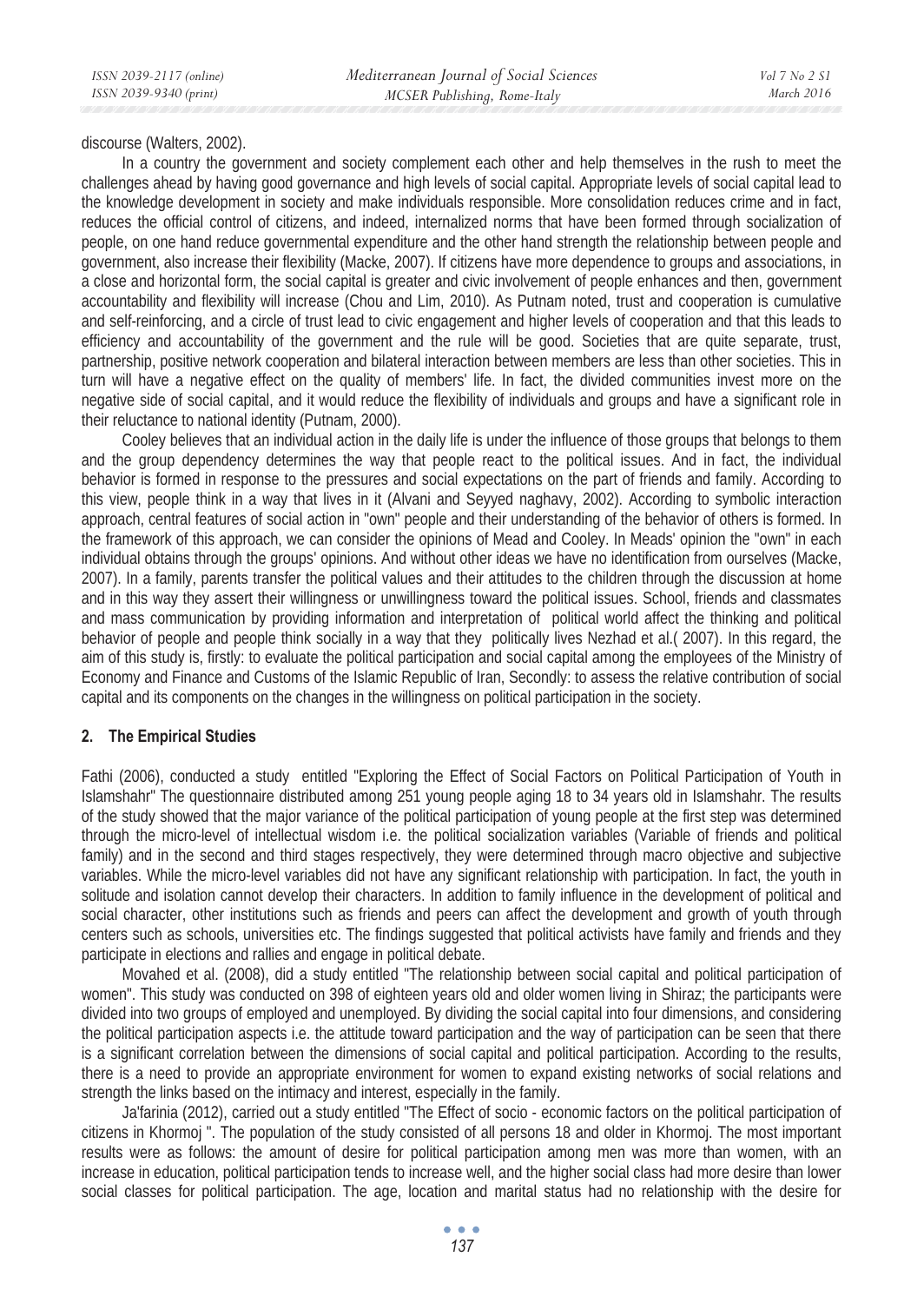| ISSN 2039-2117 (online) | Mediterranean Journal of Social Sciences | Vol 7 No 2 SI |
|-------------------------|------------------------------------------|---------------|
| ISSN 2039-9340 (print)  | MCSER Publishing, Rome-Italy             | March 2016    |

political participation. Among the variables, education and organizational relations variables with beta 0.47 and 0.28 had a significant impact on the willingness to political participation.

Using linear combination variance of independent variables, 52.5 % of the variance was determined the willingness to political participation. Ebrahimi et al. (2012), conducted a study entitled "The relationship between social networks and political participation among Isfahan university students". The main question of this article was that the electoral behavior of students as one of the main indicators of political development were on the basis of what criteria and what is the role of social networks in determining the direction of this criterion? The purpose of this paper was to examine the relationship between social networks and electoral behavior among students in the university. By dividing the social networks to the three-dimensional network of vertical, horizontal and qualities of social networks, as well as considering four aspects of political participation i.e., formal, informal and objective dimensions observed that horizontal networks have the most impact and the social networks have the least impact on students' political participation.

Emam Jomezadeh and et al. (2012), did a study entitled "The relationship between social capital and political participation among Isfahan university students". The participants of the study were 188 male and female students of Isfahan University. With the division of social capital into 3 variables (social trust, social norms and social networks), and consideration of two aspects of political participation i.e. the psychological factors, attitude and participation practices (formal or informal), observed the significant solidarity of the dimensions of social capital and the amount of the accountability political participation.

Emam Jomehzadeh and et al. (2014), have done a study entitled "The Role of the structural aspects and social capital communication in explaining political participation (a case study of Isfahan university students)". By dividing social capital into two dimensions of structural and communicational and political participation with three levels of political indifference, formal political participation and active political participation, the results showed that although two dimensions of social capital has a meaningful relationship with political participation dimensions, but communicational social capital has more impact on political behaviors of students.

Movahed (2003) investigated the relationship between social capital and political participation of women. This study included 398 female aging 18 and above in Shiraz through calibration method. The result showed that there is a significant correlation between social capital and the amount of political participation of females.

Kointeru et.al (2011), in as study entitled" politics in peers:

The relationship between the network variety and political participation" investigated the effect of tribal, cultural, and political kinds in social networks on political participation among 4235 Belgic youth. They found that by having different social and political networks, the political participation increase and this issue causes the various political contacts with others.

#### **3. The Definition of Concepts**

Political Participation: The definition that is more common todays is a new phenomenon and particular in modern government. Different definitions of political participation reflect the lack of consensus on the definition, indicators, and parameters of this phenomenon. However some scholars limit this concept in a power and influence circle, others represent it beyond the formal institutions of government. Totally, it can be said that political participation is a set of activities and the power of citizens on government or supporting the political system (Fakouhi, 2004).

Political participation: voluntary activity of community members in choosing the leaders and participating in public policy directly and indirectly (Mosafa, 1996; quoted Sedighi et al, 2011). According to Milberas and Goel, political participation of people depends on four factors. Political motivation, social status, personal characteristics and political environment. The skills, resources, and trust should be added to these factors. For example, the more a person encounter the political discussions and have more political motivation toward an organization that he works, or access to political information, the more political participation potential he has. But, participation based on individual characteristics is different. More social character, more dominant and more extraneous person are more likely to be politically active. Social status which is measured by level of education, location, class and ethnicity, have more impact on participation. Environmental or political context is also important (Rush, 1998).

Social capital: Social capital refers to the resources that people through membership in a social group has access to it, this group can be a great nation or a small family. Resources can be something tangible like money, housing, jobs, social protection and non-tangible features such as useful information, advice and peace of mind. A person with lots of "social capital" is one that has broader relationships, intimacy, significant and deep trust. According to what was said, it can be said that social capital fertilize through accumulation and interaction of physical, human and cultural possessions, and move the country toward its future ( Tajbakhsh et al., 2006). Kolman, Putnam, Bordio, and Fokoyama's approaches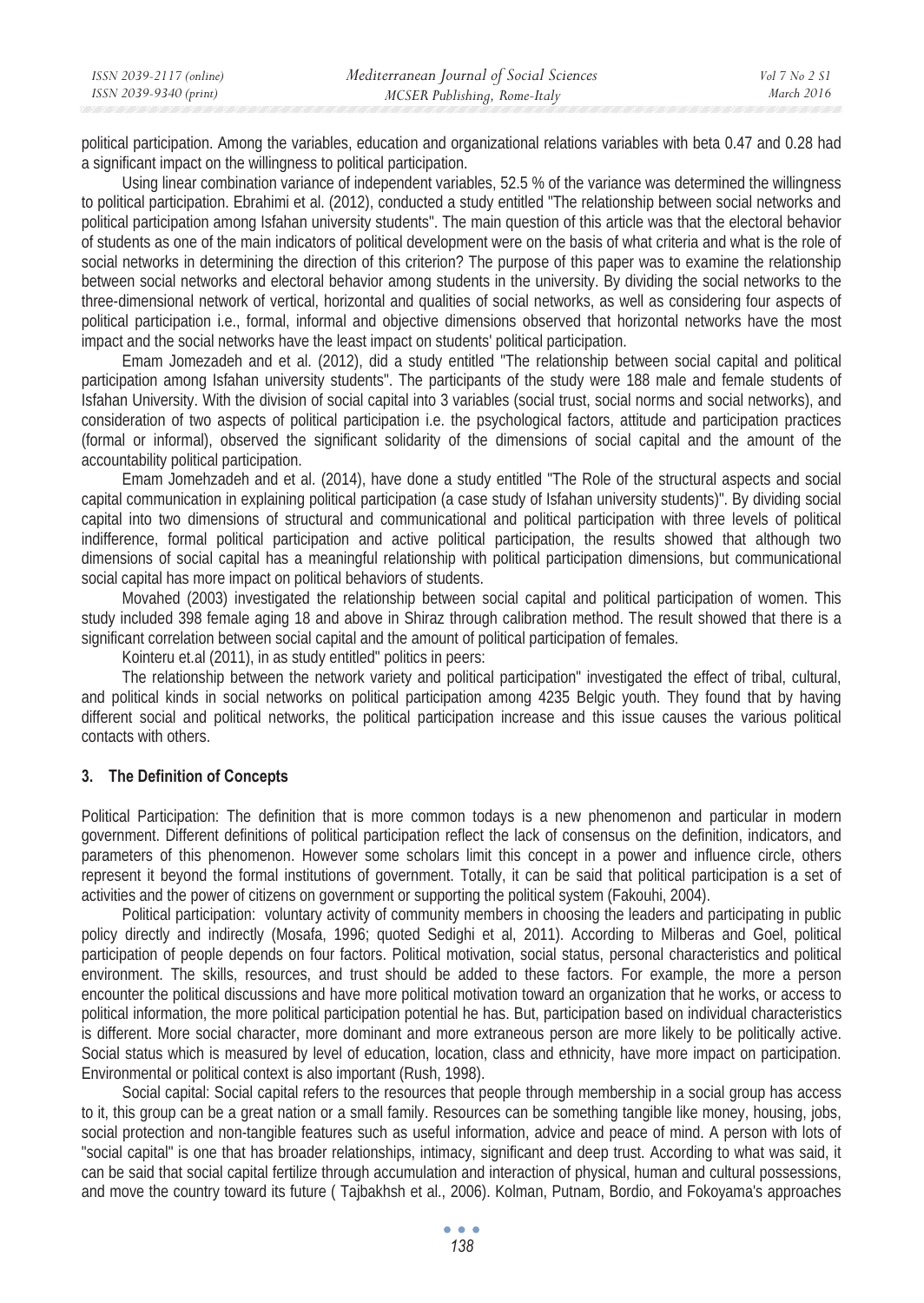toward social capital are similar to each other. And all of them can be placed on network approach that focuses on triple axes:

1. Social Trust: social trust is a fundamental concept in social capital that is considered as normative, subjective and cognitive dimension. This trust is the result of social interactions in groups, forums and social activities, and if the confidence of the individual level transfers to

The social level, it becomes a valuable asset.

- 2. Social Participation: One of the important components of social capital that is a product of the social relations network is the level of citizen participation in the social system. In fact, social participation is a process that has been done with awareness, voluntary, and collective. And it has a certain goal in order to share different valuable resources. The objective example of such participation is in religious and social celebrations and ceremonies that person shows a cooperative action through it.
- 3. Dependency or belonging (social links): It includes social links based on similarities and intimacy. Here the emphasis is more on limited personal resources. Family ties, neighbors and close friends, are included in social capital. These links include both normative and structural dimensions (Volkak, 2001, quoted by Field, 2007).

# **4. Research Hypothesis**

- 1. The desire for political participation among employees is higher than the average.
- 2. The components of social capital among employees are higher than the average.
- 3. The proportion of components of "social capital" variable in explaining the changes in political participation among employees is positive and significant.

# **5. Research Methodology**

This study categorized as an applied research. Also in terms of implementation and objectives of the survey the calibration method was used to obtain the data. The participants of the study were the staff of Ministry of Economy and Finance and Customs of the Islamic Republic of Iran in 1394. The sample size was 200. The sampling method was simple random sampling. To collect the data, questionnaire was used. To measure the political participation among the staff, 22 items was used. This questionnaire was divided into five levels of participation in voting, electoral activities, contact with politicians, membership of political groups, and doing protest activities. The items were set in Likert items from strongly agree (5), agree (4), no idea (3), disagree (2) and strongly disagree (1). In order to measure the social capital a researcher-made questionnaire which includes 19 items and was divided into three dimensions: a) the social confidence (7) items. The items in 5 Likert spectrum degree were set from very high (5), high (4), average (3), low (2) and very low (1). B) The social participation consisted of 5 items. The items in 5 Likert spectrum degree were set from very high (5), high (4), average (3), low (2) and very low (1). C) The social link consisted of 5 items. The items in 5 Likert spectrum degree were set from strongly agree (5), agree (4), no idea (3), disagree (2) and strongly disagree (1). Then the questionnaires were given to some experts and they revised them. As a result, the content and face validity of the questionnaires were assured. Cronbach's alpha coefficient was calculated for each variable over 7/0, resulting in reliability. To identify the research hypotheses, test inferential (t- student and one example of the stepwise multiple regression) at a significance level of less than 05/0, was used. In this regard, the SPSS version 19 software was used.

# **6. Results**

As shown in Table 1, the one-sample t-test evaluated the significant difference between actual and assumed political participation variable of the first hypothesis, and it is smaller than 05/0, thus the null hypothesis that the average value of it is equal to 3, was not approved. On the other hand, the two numbers shown in related column 95% (top and bottom) suggested that these values are in the same direction for these variables. Low and high of this gap was positive, and it indicated that the average respondents' views about these components was greater than the number 3 and the results of the analysis of the data showed that the average statistic t-value, the critical value was bigger than 1.96 and was located in the critical area, in other words the difference between the average number of 3 was significant, so the political participation was higher than assumed average of (3) and first hypothesis was confirmed. And this showed that the political participation in the study's sample was in good condition.

According to Table 1, it can also be said that the one-sample t-test evaluated the statistically significant difference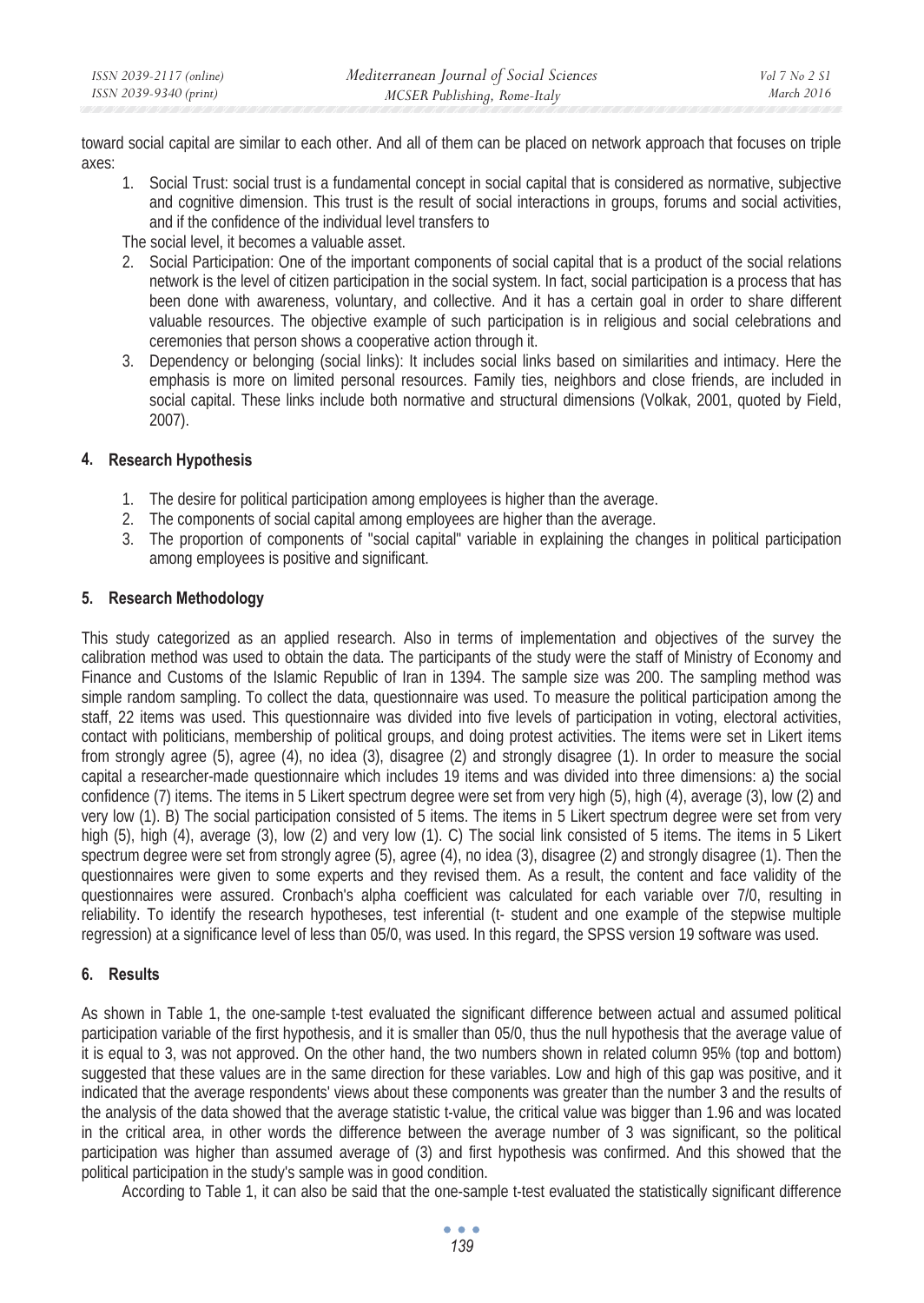between the two actual and assumed average of social capital variable including, social trust, social participation and social links to measure the second hypothesis, and it was smaller than 05/0, thus the null hypothesis was not confirmed that the average variable is equal to 3. The t statistic was higher than 1.96 and was located in critical area, and in other words, the difference of average from (3) was meaningful. Thus, the average of all aspects was higher than the assumed average of 3 and the second hypothesis was confirmed. And this indicated that the amount of social capital among community staff was desirable.

**Table 1:** T-test in order to investigate the difference between two actual and assumed variables of this study

| Test value=3 |             |             |           |       |     |          |         | average | variable                |
|--------------|-------------|-------------|-----------|-------|-----|----------|---------|---------|-------------------------|
|              | %95         |             | <b>AD</b> | ML    | df  | amount t |         |         |                         |
|              | Upper level | Lower level |           |       |     |          |         |         |                         |
|              | 14.6653     | 13.1034     | 13.88435  | .000  | 199 | 35.138   | 4.79085 | 16.8844 | Political participation |
|              | 7.4812      | 6.8265      | 7.15385   | .000. | 199 | 43.084   | 2.39472 | 10.1538 | Social trust            |
|              | 11.0779     | 10.4221     | 10.75000  | .000  | 199 | 64.635   | 2.39867 | 13.7500 | Social participation    |
|              | 8.7763      | 7.7045      | 8.24038   | .000  | 199 | 99.146   | 5.23572 | 10.2404 | Belonging (social link) |

The third hypothesis: the relative contribution of the component of "social capital" variable in explaining changes in political participation among employees was positive and significant.

- Step 1: According to Table 2, the first predictor variable of political participation that entered into the regression equation was social belonging variable that determined 29.2 % of variance of political participation. The standard regression coefficient of this variable is  $(6: 0.547)$  that shows the relative contribution of independent variable in prediction of dependent variable changing. In other words for every one unit enhancement in social belonging variable of staff, the political participation increases about 5 percent.
- Step 2: In the second stage, the social participation entered into the regression equation and about 33.3 % of dependent variable variance was determined. By entering this variable, about 4% was added to predictive power of the model. The standard regression coefficient of this variable is  $(\beta: 0.224)$  that shows the relative contribution of independent variable in prediction of dependent variable changing. In other words for every one unit enhancement in social participation variable of staff, the political participation of them increases about 2 percent.
- Step 3: In the third stage, the social trust variable entered into the regression equation and about 35.7% of dependent variable variance was determined. By entering this variable, about 2.4 % was added to predictive power of the model. The standard regression coefficient of this variable is  $(\beta: 0.197)$  that shows the relative contribution of independent variable in prediction of dependent variable changing. In other words for every one unit enhancement in social trust variable of staff, the political participation of them increases about 2 percent.

Taken together, these 3 variables have determined 35.7 % of the changing of dependent variable.

| Sig.F |        | Sig.T |       |       | R <sub>2.adj</sub> | R     | <b>Predictor variables</b>                               |  |
|-------|--------|-------|-------|-------|--------------------|-------|----------------------------------------------------------|--|
| 0/000 | 40/618 | 0/000 | 6/373 | 0/547 | 0/292              | 0/547 | Social belonging                                         |  |
| 0/000 | 24/971 | 0/01  | 2/614 | 0/224 | 0/333              | 0/589 | Social belonging<br>Social participation                 |  |
| 0/000 | 18/755 | 0/37  | 2/116 | 0/197 | 0/357              | 0/614 | Social belonging<br>Social participation<br>Social trust |  |

**Table 2:** The result of stepwise regression analysis of test about the effective factors on political participation

# **7. Conclusion**

Here are the summary of the findings:

The average of political participation and also the total average of social capital variable were higher than (3). This finding suggests that the political participation and social capital among the staff was desirable. Also the first predictor variable of political participation that entered into the regression was social belonging that determined 29.2 % of political participation variance. The obtained result was in line with the results of Movahed et al. (2008) and Ebrahimi et al. (2012)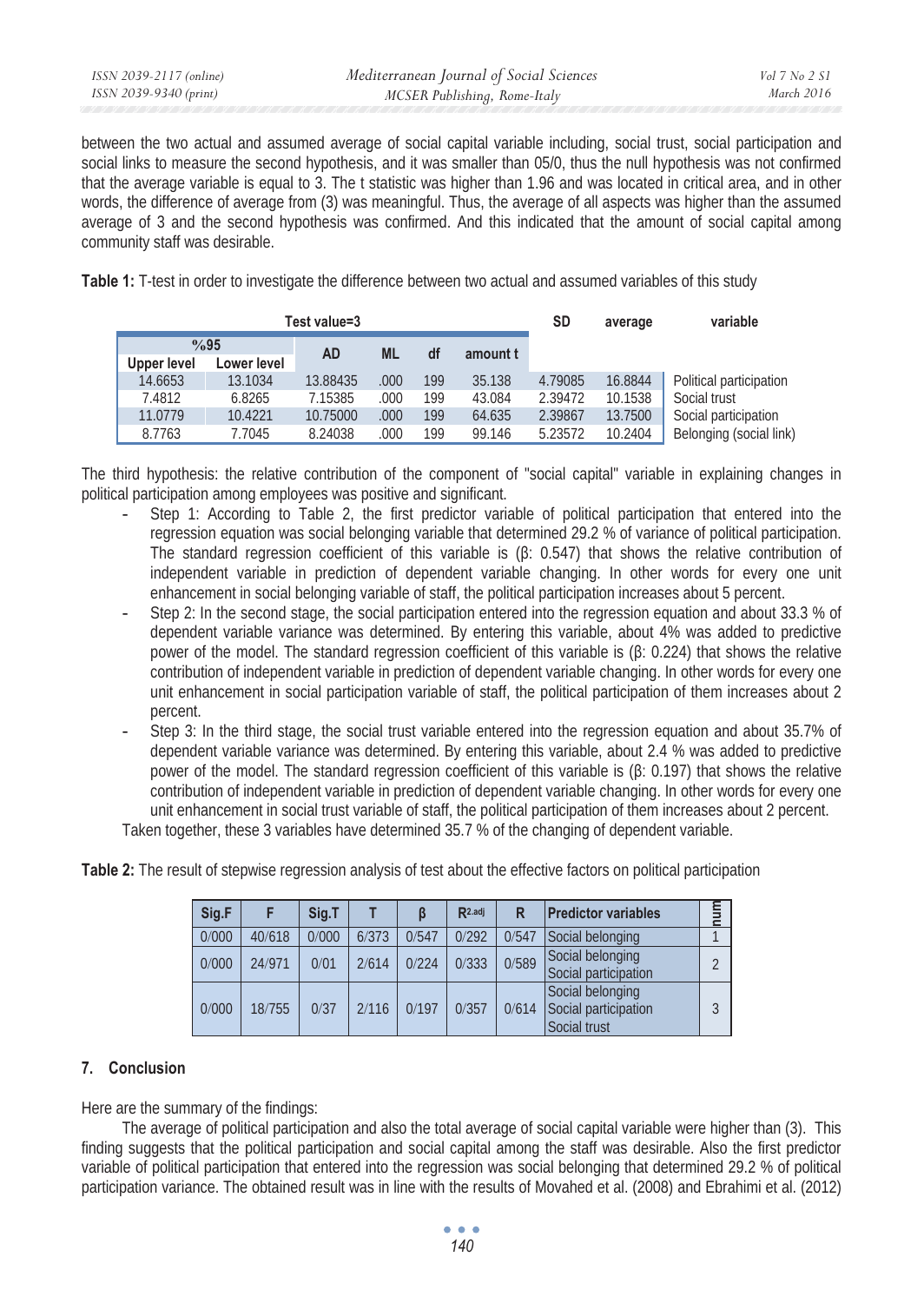and confirmed them. In the second phase, the social participation entered into the regression and about 33.3 % of variance of dependent variable was determined. This result was in line with the results of Jomezade et al. (2014) and Kointru et al. (2011) and confirmed them. At last, in the third phase, the social trust entered into the regression and about 35.7 % of the variance of dependent variable was determined. This result was in line with the results of Emam Jomezade et al. (2012) and confirmed them.

To clarify the results of the study, it can be said that social capital in fact, reflects the fundamental relationship between the individuals and organizing their actions. In other words, the presence of the capital in an efficient society causes that citizens perceived social responsibility for themselves and they will provide their demands in order to progress in the face of sympathetic critic. Therefore, achieving sustainable national security requires that the government do not neglect the social issues and this capability ensures the appropriate and correct application of social capital, and as a result, the people participation will increase. On the other hand, the concept of social trust has an inner relation with social relations in the society. The result of the formation of the social trust is to perform different tasks, and then participate in political affairs. Social trust as one of the participation dimension strength the social trust, growth, and production. Social trust is one of the most important and influential factors in planning and enriching the social culture, political and social institutions and organizations that promotes and strengths trade and professional partnership between individuals and institutions, thereby it helps participation in various fields, including politics.

The results of the study showed that there is a relationship between social capital and its components with a tendency to political participation in staff. So suggestions are offered as follows:

- Developing the organizations and voluntary and non-governmental associations should be a priority for policy makers and community practitioners to thereby motivate individuals and communities to take steps towards a more dynamic society. It is necessary to develop social trust, especially institutional in a society as one of the appropriate solutions that needs to be tried. Therefore, on the one hand, we can raise the level of institutional trust in the society, the motivation to participate in voluntary organizations and associations, also increase the political events and on the other hand, develop and strength the relations that play a crucial role in political capital.

Since the media plays an important role in the socialization and internal resources that constitute social capital, they should strength social solidarity and promote a sense of unity in society and provide the humans for their social participation through the socialization and internalization of rituals, customs, rituals, habits and social traditions.

- Furthermore, the media should increase the adaptability in society and power structure through socialization and behavioral pattern, so it can have crucial role in political participation.

As well, the media should try to identify individual needs and reflect them to the government, create the necessary environment for political civilization, the expansion of social relationships, shaping the public domain and the creation of social trust as prerequisites for political participation.

- The media can create the required infrastructure for the development of political civilization, political legitimacy and social relations in this context. Media should try to teach people about the principles of citizenship, enlighten and inform them about their rights, strength national integration and develop social relationships.

#### **References**

Abbaszadeh, Hadi; Karami, Kamran(2011). Social Capital and Stable Security. Rahbordi Studies, 4th year, First No. successive 51, p. 31-58

Alvani, Seyyed Mahdi; Seyyed Naghavi, Mirali (2002).Social Capital, Concepts, Approaches. Management studies, No.33-34 .p.4-26

Alik, J.&Realo, A. (2004). "Individualism-Collectivism and Social Capital", Journal of Cross-Cultural Psychology, Vol. 35, No. 1.

Arneil, B. (2006). Diverse Communities The Problem with Social Capital, Cambridge: Cambridge University press.

Christopher T. Dawes, Peter J. Loewen, James H. Fowler (2008). "Social Preferences and Political Participation", *Political Behavior*, Vol. 12. No 3, pp 289-314.

Chou, A & Lim, B. (2010) "A framework for measuring happiness in online social network". I11inois state university.

Ebrahimi, Shahrooz; Najafi, Davvod; Mahmood Oghali, Reza; Sadeghi, Naghali, Zahra (2012). The Relationship between Social Networks and Political Participation among Isfahan University's Students. Rahbord Quartely, 2<sup>nd</sup> year, No.66 p. 263-284

Emamjome zadeh, Seyyed Jvad; Rahbar Ghzi, Mahmoodreza; Eisa Nezhad, Omid; Mrandi, Zohreh(2012). The Relationship between Social Capital and Social Participation among Isfahan University's Students. Political studies bulletin, 7<sup>th</sup> year, No. 4 p. 7-34

- Emamjozadeh, Seyyed Jvad; Mehrabi Kooshki, Razieh; Rahbar Ghazi, Mahmoodreza (2012). The Effect of Structural Dimension Role and Social Capital Communication I Determining Social Particiaption (Case study: Isfahan University Students). Rahbord Quarterly, 23rd , No. 70, p. 153-177
- Fathi, Mohammad Hossein (2006). The Effect of Social Factors on Political Participation of Islamshahr Youth. M.A. in sociology, Tehran University, Supervisor: Saeed Moeedfar.

Fakouhi, Naser (2004). " Humanism theory on villager think about political participation ". Sociology magazine, NO.26. pp 25-67(in